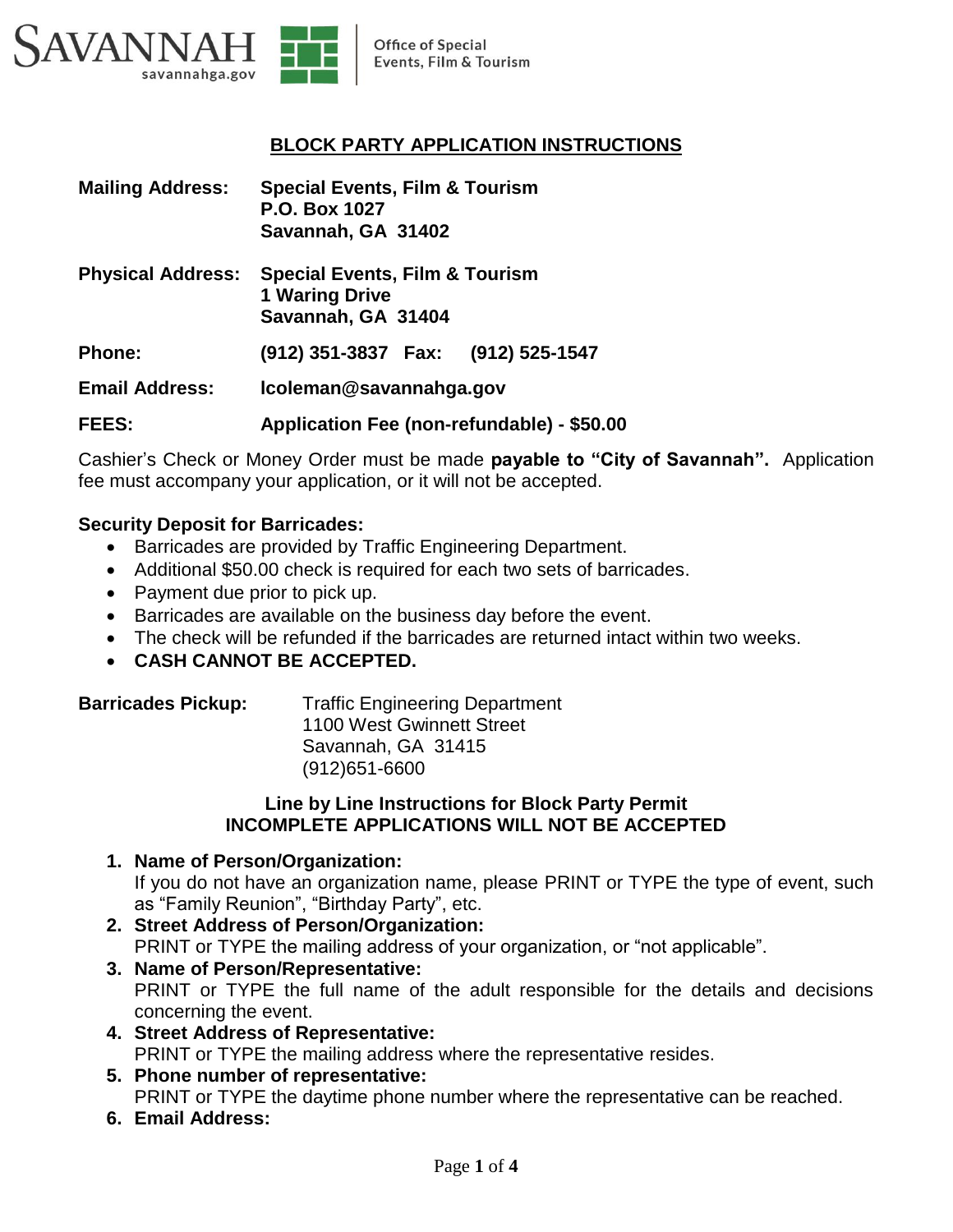# **Event Plan:**

### **I. The anticipated number of persons participating:**

PRINT or TYPE the number of people expected to be in attendance at your event.

#### **II. The date or dates:**

PRINT or TYPE the planned date(s) for your event; remember to provide a "rain date" if you anticipate a need to reschedule due to weather. Application fees are *not refundable*.

#### **III. The hours of each day the event will be conducted**

PRINT or TYPE the start time and end time proposed for the event, including time required for set-up and tear-down.

## **IV. The exact location (Location/Route)**

PRINT or TYPE the street address or block of the location where the event will take place, such as "Main Street, between 1<sup>st</sup> Street. & 2<sup>nd</sup> Street."

#### **V. Event will consist of…:**

PRINT or TYPE a general description of the planned activities.

#### **VI. Will sound amplification equipment be employed?**

You must check a box for "yes" or "no" or your application will not be accepted. Sound amplification is anything that will produce sound to include radios, microphones, or musical instruments. If any of these are proposed, you will need to indicate the type of sound. Upon approval of event, please call 351-3837 to make arrangements for a Sound Permit. Please refer to City Ordinance Section 9-2036. Regulation of sound equipment and sound-amplifying equipment for additional information

## **VII. Will alcoholic beverages be dispensed or sold?**

You must check a box for "yes" or "no" or your application will not be accepted. If yes, applicant must obtain a Temporary Alcohol Event Permit from the City of Savannah Revenue Department Business and Alcohol Regulations Division at 912-651-6450, Monday – Friday 8:15 am – 5:00 pm.

#### **VIII. Are Sales or vendors being planned?**

You must check a box for "yes" or "no" or your application will not be accepted.

#### **IX. Is the use of tents planned?** You must check a box for "yes" or "no" or your application will not be accepted.

#### **X. Will portable toilets be used?**

You must check a box for "yes" or "no" or your application will not be accepted.

#### **XI. Will dumpsters be used?**

You must check a box for "yes" or "no" or your application will not be accepted. You must contact the City of Savannah Sanitation Department at 912-651-6579 to obtain dumpster.

**XII. Is electricity needed?** Not applicable for block parties.

#### **XIII. Will sign or pennants be hung outside?**

You must check a box for "yes" or "no" or your application will not be accepted.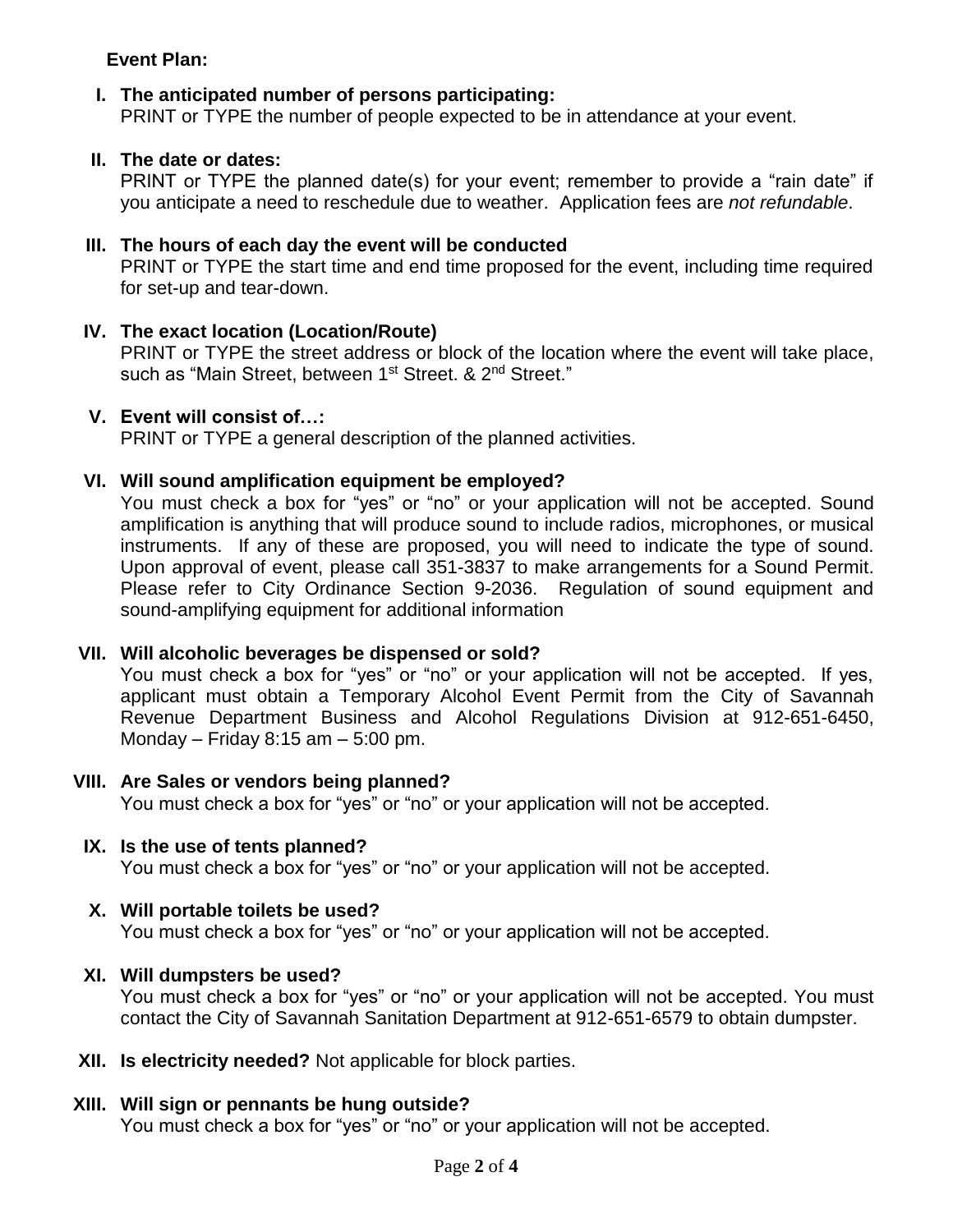# **XIV. Will artificial lighting be employed?**

You must check a box for "yes" or "no" or your application will not be accepted.

**XV. Will temporary static structures be employed?** A "temporary static structure" refers to such items that might be set up in the street, such as tables, chairs, inflatable bouncers or other amusement equipment. You will need to describe how you plan to set these up. Please provide a drawing. A minimum of 20 feet of roadway MUST remain clear for emergency vehicles.

## **XVI. Will vehicles be employed?**

You must check a box for "yes" or "no" or your application will not be accepted. If yes, provide a description of each vehicle that will be used and how it will be used.

# **XVII. Will an off-duty officer(s) be required?**

Most block parties do not require an off-duty officer. If you request an officer for your event, or have a large enough group of people attending your event, then you will have to make arrangements to pay an off-duty officer. Please contact Savannah Police Department Outside Employment Office at (912) 525-2420, (912) 525-3100 Ext 1622 or [Outsideemployoffice@savannahga.gov](mailto:Outsideemployoffice@savannahga.gov)

## **XVIII. Provide safety and welfare.**

Provisions for safety and welfare required must include continuous adult supervision of children or minors; the adults should be noted here as responsible for their own safety.

# **XIX. Provide plan for health and sanitation.**

Public health and sanitation is *required* for any event lasting longer than two hours and any event where food will be served. It can be a restroom (with running hot water and soap) inside a home or church, but this must be noted here.

## **XX. Provide event impact to streets, alley or sidewalks.**

If you plan to close any street, alley, or sidewalk, answer YES to this question. Then PRINT or TYPE exact details, such as "Main Street, between 1<sup>st</sup> St. and 2<sup>nd</sup> St.", or "the sidewalk on the north side of Main Street, between 1<sup>st</sup> St. and 2<sup>nd</sup> St."

**Review your application for completeness,** then submit it along with your application fee, and the signatures of all of the residents and business managers within the block proposed to be closed **AT LEAST TWO WEEKS (10 business days) in advance of your event**.